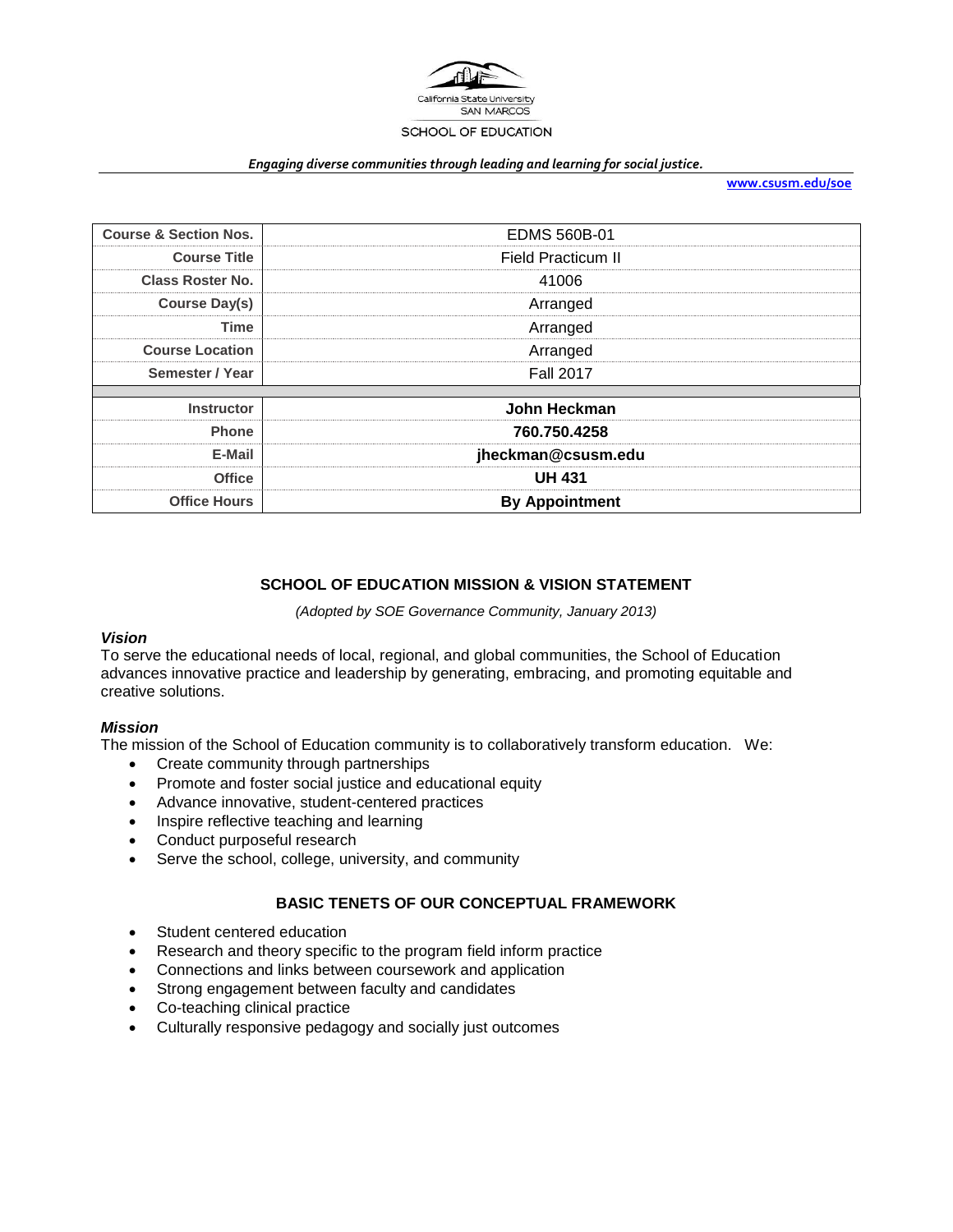# **COURSE DESCRIPTION**

## **Integrated Credential Program Practicum B**

Continued classroom experience to implement course concepts, tutor, and other school-based experiences in selected schools under supervision of classroom teacher and program coordinator. Requires travel to assigned school for eight (8) hours each week. Enrollment restricted to students in the ICP. Prerequisite: EDMS 560A.

Instructor: Integrated Credential Program (ICP) teacher candidates are undergraduate students who are concurrently taking their professional preparation coursework and their academic preparation. This experience puts the theory of their coursework into classroom practice. The field practicum experience occurs twice in the ICP program – in semesters 2 and 4, preceding the clinical practice experience in semester 5. They are expected to complete 96 hours during the semester. They will be required to develop and teach three appropriate lesson plans during the practicum. *Graded Credit/No Credit.* 

# **FIELD PRACTICUM STUDENT LEARNING OUTCOMES**

### **Candidates will:**

- Maintain a teaching resource file of ideas and materials obtained during the experience (which has already been started in the Literacy course).
- Participate in meetings and duties with cooperating teachers as time allows.
- Tutor one or two students under the direction of the cooperating teacher. Additionally, support student learning by engaging in small group instruction under the direction of the cooperating teacher.
- Take over the regular morning routine as part of instruction. **Plan and teach at least three standards-based lessons u**nder the direction of the cooperating teacher. If possible, teach the lessons in three different curriculum areas. Lesson plans and written feedback from the cooperating teacher are required.
- Conference with the cooperating teacher on issues of planning. Discuss daily, weekly and yearly plans
- Spend at least two hours shadowing one or more staff members.

## **REQUIRED TEXTS, MATERIALS AND ACCOUNTS**

Because this is a supervised field practicum experience, the materials for this class include the *Field Practicum Preference Form*, the *Letter to the Cooperating Teacher*, *Expectations for Practicum I and II, Field Practicum Reminder, Field Practicum Attendance Record Form* and the *Field Practicum Evaluation Form* that may be found on the Teacher Credential Programs website under Programs Offered. Additional materials on the website may be found at: [http://www.csusm.edu/education/ICP/ICPfieldpracticum.html.](http://www.csusm.edu/education/ICP/ICPfieldpracticum.html)

### **TaskStream Account**

The School of Education uses TaskStream to manage candidates' TPE and disposition assessments. Candidates must be enrolled in TaskStream during the Clinical Practice. Enrollment fees are paid by going to [www.taskstream.com](http://www.taskstrem.com/) and registering for at least one year. After enrolling, to access the Multiple Subject Program, from your home page, find the Self-Enrollment area and click the *Enter Code* button. Then, enter *msicptc* as the program code. If this is the correct program, click the *Enroll* button. The program now will show up on your TaskStream home page when you log in. Be sure to remember your enrollment name and password.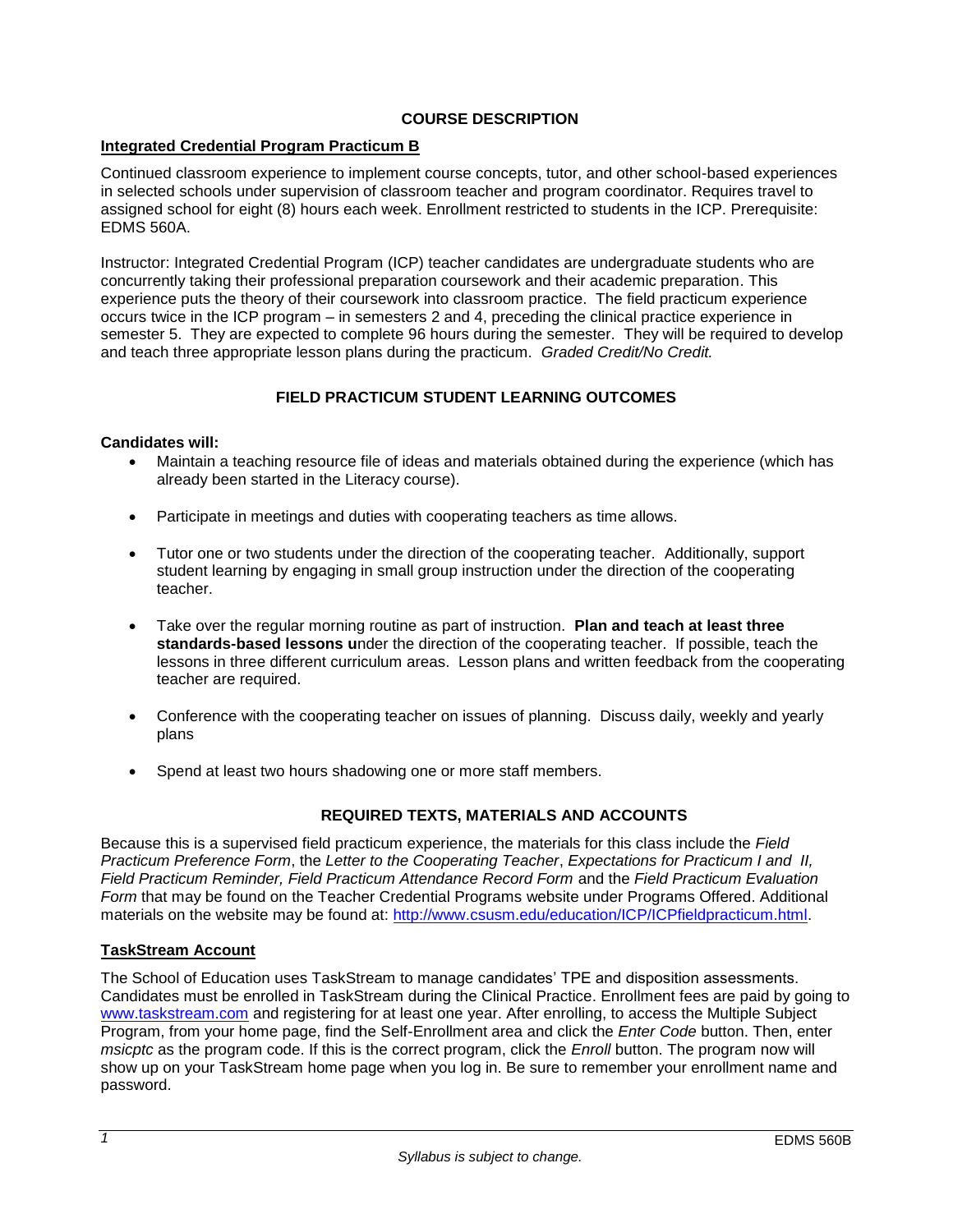## **COURSE LEARNING OUTCOMES**

Observations by the school-based cooperating teacher of the field practicum performance objectives.

Submission of end-of-semester packet including three lesson plans with written feedback from cooperating teacher.

Completion of the Integrated Credential Program Teacher Candidate Evaluation, both mid-term and end-ofsemester, with signatures of the ICP Teacher Candidate, the Site Supervisor and the Cooperating Teacher.

## **Expected Dispositions for the Education Profession**

Education is a profession that has, at its core, certain dispositional attributes that must be acquired and developed. Teaching and working with learners of all ages requires not only specific content knowledge and pedagogical skills, but positive attitudes about multiple dimensions of the profession. The School of Education has identified six dispositions that must be evident in teacher candidates: social justice and equity, collaboration, critical thinking, professional ethics, reflective teaching and learning, and life-long learning. These dispositions have observable actions that will be assessed throughout the preparation program. For each dispositional element, there are three levels of performance - unacceptable, initial target, and advanced target. The description and rubric for the three levels of performance offer measurable behaviors and examples.

The assessment is designed to provide candidates with ongoing feedback for their growth in professional dispositions and includes a self-assessment by the candidate. The dispositions and rubric are presented, explained and assessed in one or more designated courses in each program as well as in clinical practice. Based upon assessment feedback candidates will compose a reflection that becomes part of the candidate's Teaching Performance Expectation portfolio. Candidates are expected to meet the level of initial target during the program.

# **COURSE REQUIREMENTS AND GRADED COURSE COMPONENTS**

## **Candidates will:**

- Assess and instruct elementary school age students of various cultural and linguistic backgrounds in elementary school classroom
- Demonstrate successful performance of the Teacher Performance Expectations as assessed using the *Assessment of Teacher Performance Expectations Multiple Subject Credential* form
- Demonstrate successful performance of the Professional Dispositions as assessed using the *Multiple Subject Professional Dispositions Rubric*

## **Grading Standards**

A grade of CREDIT (CR) or NO CREDIT (NC) will be assigned for the field practicum experience.

## **Final Exam Statement**

No final exam.

## **School of Education/Course Attendance Policy**

Due to the dynamic and interactive nature of courses in the School of Education, all candidates (course participants) are expected to attend all classes and participate actively. At a minimum, candidates (course participants) must attend more than 80% of class time, or s/he may not receive a passing grade for the course at the discretion of the instructor. Individual instructors may adopt more stringent attendance requirements. Should the candidate (course participants) have extenuating circumstances, s/he should contact the instructor as soon as possible. *(Adopted by the COE Governance Community, December, 1997).*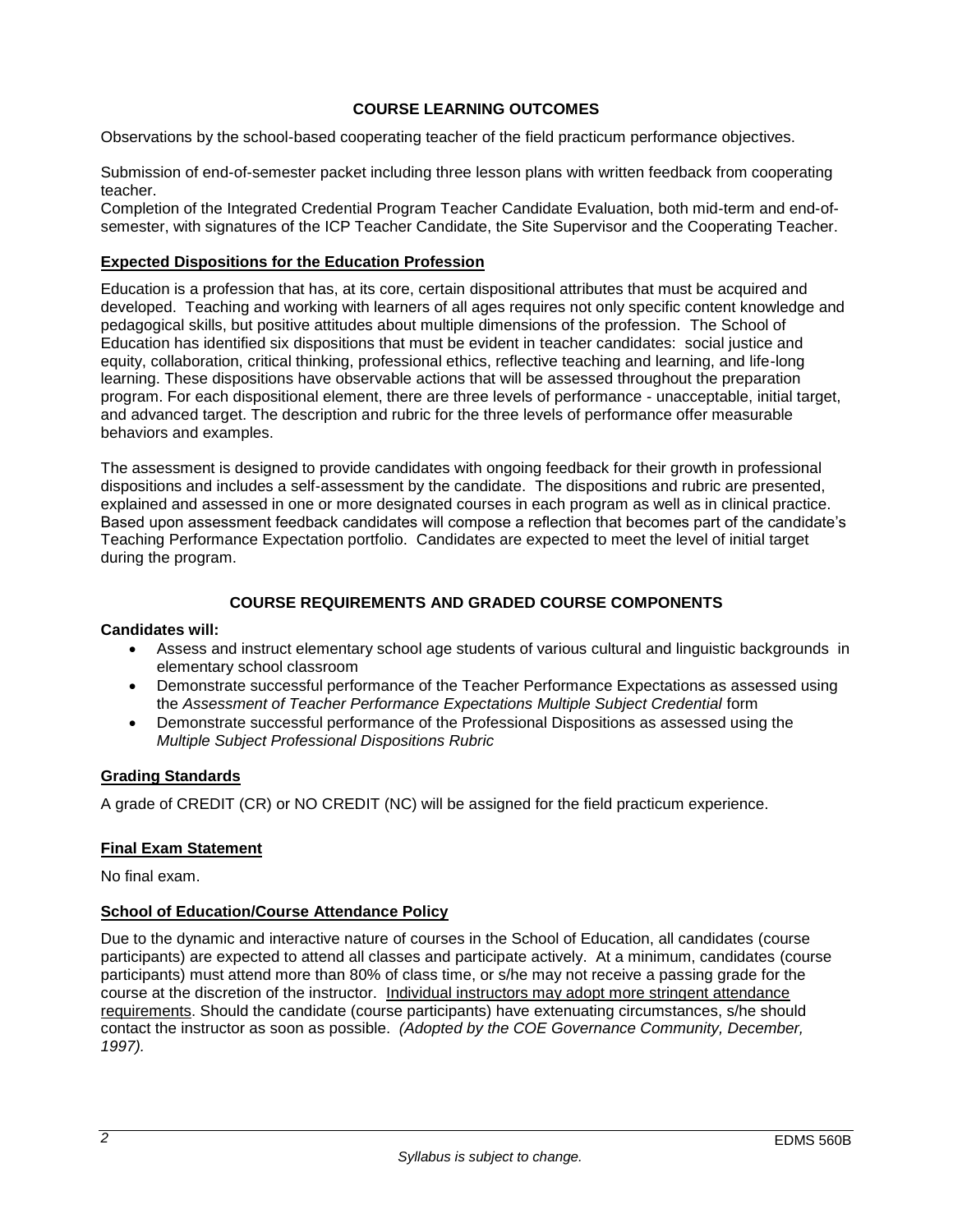## **GENERAL CONSIDERATIONS**

## **CSUSM Academic Honesty Policy**

Students will be expected to adhere to standards of academic honesty and integrity, as outlined in the Student Academic Honesty Policy. All assignments must be original work, clear and error-free. All ideas/material that are borrowed from other sources must have appropriate references to the original sources. Any quoted material should give credit to the source and be punctuated accordingly.

Academic Honesty and Integrity: Students are responsible for honest completion and representation of their work. Your course catalog details the ethical standards and penalties for infractions. There will be zero tolerance for infractions. If you believe there has been an infraction by someone in the class, please bring it to the instructor's attention. The instructor reserves the right to discipline any student for academic dishonesty, in accordance with the general rules and regulations of the university. Disciplinary action may include the lowering of grades and/or the assignment of a failing grade for an exam, assignment, or the class as a whole.

Incidents of Academic Dishonesty will be reported to the Dean of Students. Sanctions at the University level may include suspension or expulsion from the University.

Refer to the full Academic Honesty Policy at: [http://www.csusm.edu/policies/active/documents/Academic\\_Honesty\\_Policy.html](http://www.csusm.edu/policies/active/documents/Academic_Honesty_Policy.html)

### **Plagiarism**

As an educator, it is expected that each candidate (course participant) will do his/her own work, and contribute equally to group projects and processes. Plagiarism or cheating is unacceptable under any circumstances. If you are in doubt about whether your work is paraphrased or plagiarized see the Plagiarism Prevention for Students website [http://library.csusm.edu/plagiarism/index.html.](http://library.csusm.edu/plagiarism/index.html) If there are questions about academic honesty, please consult the University catalog.

### **Students with Disabilities Requiring Reasonable Accommodations**

Students with disabilities who require reasonable accommodations must be approved for services by providing appropriate and recent documentation to the Office of Disabled Student Services (DSS). This office is located in Craven Hall 4300, and can be contacted by phone at (760) 750-4905, or TTY (760) 750- 4909. Students authorized by DSS to receive reasonable accommodations should meet with their instructor during office hours or, in order to ensure confidentiality, in a more private setting.

## **Credit Hour Policy Statement**

Per the University Credit Hour Policy:

Candidates are expected to spend a minimum of two hours outside of the classroom each week for each unit of credit engaged in learning.

## **Electronic Communication Protocol**

Electronic correspondence is a part of your professional interactions. If you need to contact the instructor, email is often the easiest way to do so. It is my intention to respond to all received e-mails in a timely manner. Please be reminded that e-mail and on-line discussions are a very specific form of communication, with their own nuances and etiquette. For instance, electronic messages sent in all upper case (or lower case) letters, major typos, or slang, often communicate more than the sender originally intended. With that said, please be mindful of all e-mail and on-line discussion messages you send to your colleagues, to faculty members in the School of Education, or to persons within the greater educational community. All electronic messages should be crafted with professionalism and care.